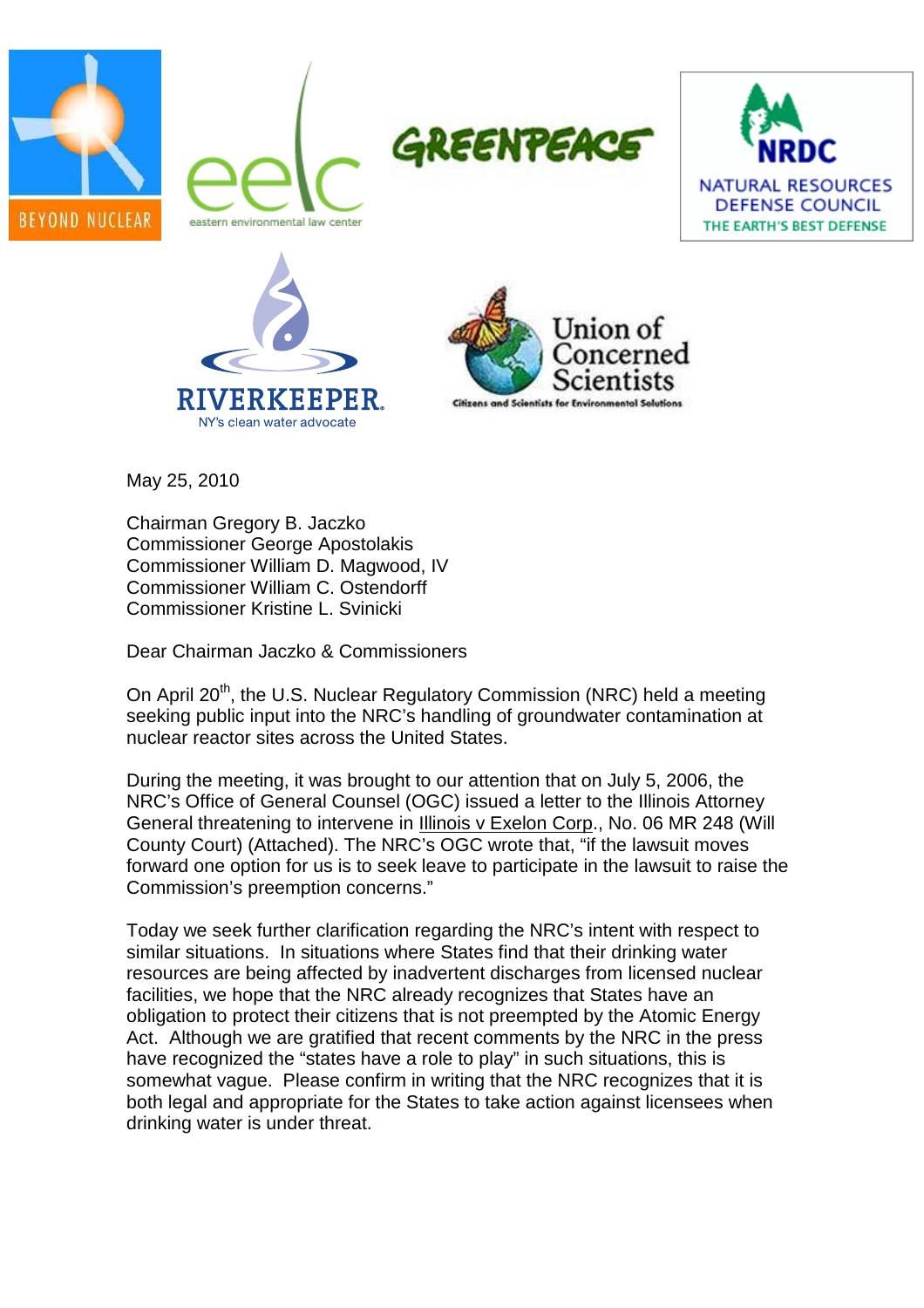This recognition of State powers in this area would not deprive the NRC of the means to regulate such situations. Congress has made it clear that the specific language of the AEA expressly prohibits the NRC from licensing source, special nuclear, or byproduct materials if the operation **"**would be inimical to the common defense and security or the health and safety of the public." 42 USC § 2099; 42 USC § 2034; and 42 USC § 2077(c)(2). Put simply, the NRC may not allow a nuclear facility to operate in an unsafe manner. We presume the Commission would agree with such a characterization of its obligations and takes a broad view of those powers. We also presume the Commission is equally troubled that there have been dozens of instances in the recent past of contaminated groundwater at licensed NRC reactor facilities. If the Commission had been taking sufficient action pursuant to these powers, we believe States would not have felt an obligation to intervene. We believe that the recent trend of increasing State involvement with nuclear facilities can be traced to a lack of adequate action by the NRC.

Rather than enforcing regulations governing the unmonitored and uncontrolled release of radiation into groundwater, the NRC endorsed a voluntary industry initiative run by the industry's trade association, the Nuclear Energy Institute. We think it is time for the Commission to take a different path. At the very least, we urge that the NRC should not try to handcuff states performing the work that the agency should have been doing in the first instance. Indeed, we think it notable and deserving of Congressional attention if the NRC were to exercise its preemptive authority on behalf of the nuclear industry in order to block state regulators from holding nuclear corporations accountable for the contamination of drinking water resources. Indeed, the NRC's actions in the Illinois case referenced above clearly illustrate that clarification of the AEA's apportionment of regulatory authority to protect important economic and environmental resources – such as a State's vital interest in protecting its groundwater – is long overdue. We can assure you that any further attempts to handcuff state governments under the guise of federal preemption will precipitate greater controversy.

When drinking water is not under threat, the regulatory situation is less clear. The nuclear industry has already aggressively exploited this lack of regulatory clarity in what state regulators can and cannot do. And equally important, the industry finds comfort in the assurance that the NRC has, thus far, required little and even threatened to preempt those States that have the temerity to enforce requirements protective of public health and the environment.

This lack of regulatory clarity was illustrated at the April  $20<sup>th</sup>$  meeting. Even the nuclear industry's advocates admitted "[t]he plants did not have legal authorization to release radioactive material to groundwater." But on the other hand, an industry advocate at the Morgan Lewis firm stated that while "(t)he Clean Water Act requires a permit to discharge any pollutant into a water of the United States," he/she points out that "groundwater is NOT a water of the United States." (Both presentations were provided to NRC by Greenpeace after the April